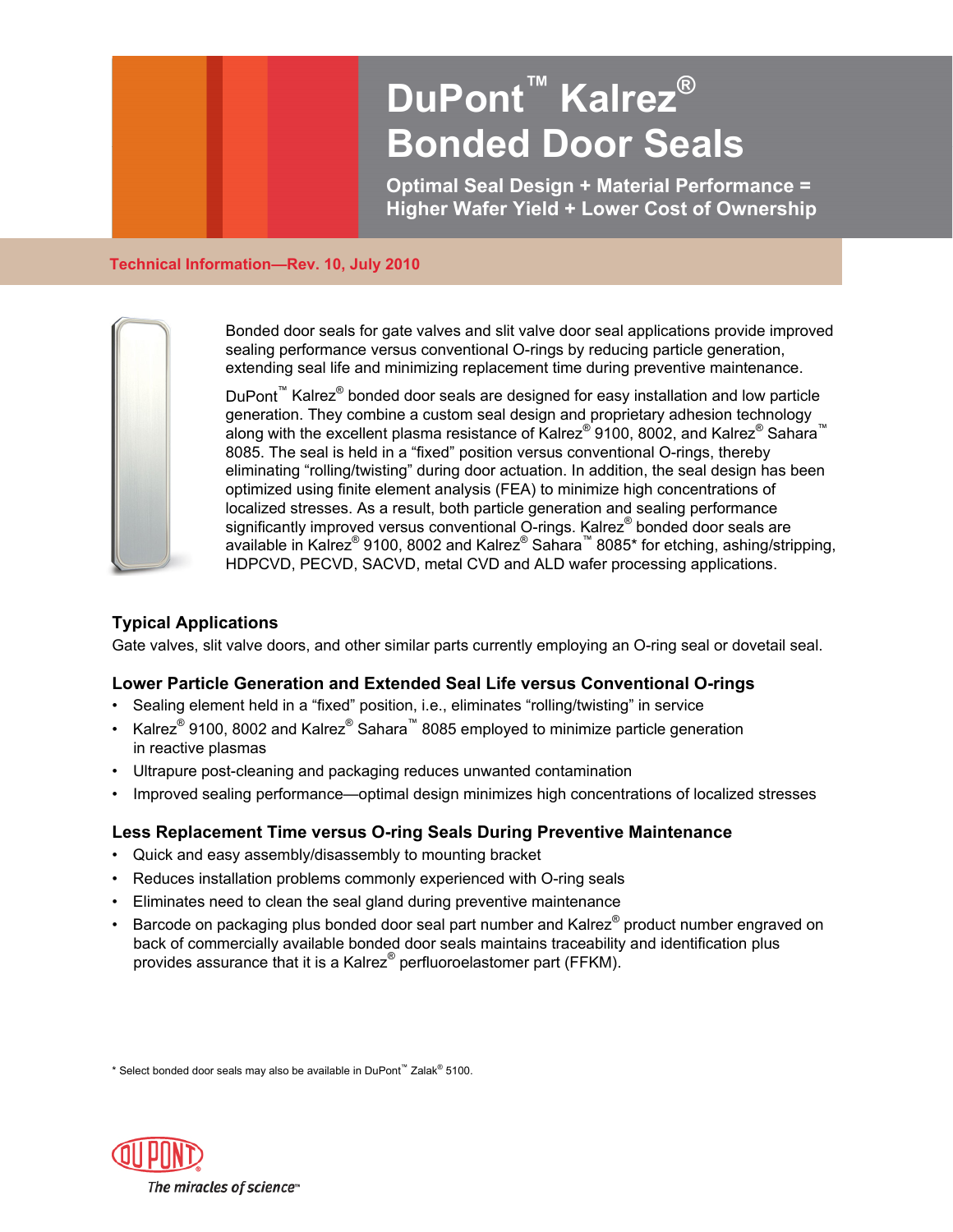# **Availability**

DuPont<sup>™</sup> Kalrez<sup>®</sup> bonded door seals are available to fit most semiconductor OEM equipment platforms. In addition, a custom Kalrez® bonded door seal can be developed for most gate valve and slit valve door seal applications. Ultrapure post-cleaning and packaging is standard for all Kalrez® bonded door seals. Contact a DuPont Performance Elastomers applications engineer or an authorized Kalrez® distributor for specific size availability.

# **Proven Performance at Fab Lines**

# *Case Report #6376 — European Fab Line, PECVD VAT MONOVAT® bonded door application*

- Process chemistry: Trimethyl silane (TMS),  $O<sub>2</sub>$
- Cleaning chemistry:  $NF_3$  plasma via remote plasma source
- Customer reported results: No reported performance problems with a Kalrez® 9100 VAT MONOVAT® bonded door after processing more than 55,000 pairs of wafers. Incumbent VAT MONOVAT<sup>®</sup> bonded door (competitive FFKM F4) lasted only 30,000 pairs of wafers before exhibiting particle generation.

## *Case Report #7174 — U.S. Fab Line, Integrated ALD/Tungsten CVD Slit Valve Door Seal Application*

- Process chemistry:  $WF_6$ , SiH<sub>4</sub>, H<sub>2</sub>, N<sub>2</sub>, Ar
- Cleaning chemistry:  $NF<sub>3</sub>$  plasma generated "in situ"
- Customer reported results: Customer was able to extend PM cycle from 6,000 to 10,000 wafers using a Kalrez® 9100 bonded slit valve door seal. The PM cycle for the incumbent bonded slit valve door seal (competitive FFKM A11) had been set at 6,000 wafers due to inconsistent seal life and premature replacement due to particle generation.

## *Case Report #7153 — Japanese Fab Line, HDPCVD Slit Valve Door Seal Application*

- Process chemistry:  $SH_4$ ,  $O_2$ , He
- Cleaning chemistry:  $NF_3$  plasma via a remote plasma source
- Customer reported results: Kalrez® 8002 bonded slit valve door seal lasted approximately 20,000 wafers without any reported performance problems. Incumbent seal (competitive FFKM A11) lasted only 12,000 wafers (1 PM cycle) before exhibiting vacuum leakage.

## *Case Report #7640 — Japanese Fab Line, HPDCVD Slit Valve Door Seal Application*

- Process chemistry:  $SH<sub>4</sub>, O<sub>2</sub>, He, Ar, H<sub>2</sub>$
- Cleaning chemistry:  $NF<sub>3</sub>$  plasma
- Customer reported results: Kalrez $^{\circ}$  8002 bonded slit valve door seal lasted 15,000 wafer cycles without any reported performance problems. Incumbent seal lasted only 10,000 wafers before exhibiting particle generation and vacuum leakage.

## *Case Report #3786 — European Fab Line, SACVD Slit Valve Door Seal Application*

- Process chemistry: TEOS,  $O_3$ , TEBO, TEP
- Customer reported results: Kalrez® Sahara™ 8085 bonded slit valve door seal lasted over 30,000 wafer cycles without any reported performance problems. Incumbent bonded slit valve door seal (competitive FFKM A11) lasted only 10,000 wafer cycles before exhibiting particle generation.

# *Case Report #7262 — European Fab Line, SACVD MONOVAT® Bonded Door Seal Application*

- Process chemistry: TEOS,  $O_3$ , TEBO, TEB
- Customer reported results: No reported performance problems with a Kalrez® Sahara™ 8085 VAT MONOVAT® bonded door after processing 96,000 pairs of wafers. Incumbent VAT MONOVAT® bonded doors (competitive FFKM A18 and F4) lasted only 30,000 and 60,000 pairs of wafers respectively before exhibiting particle generation and vacuum leakage.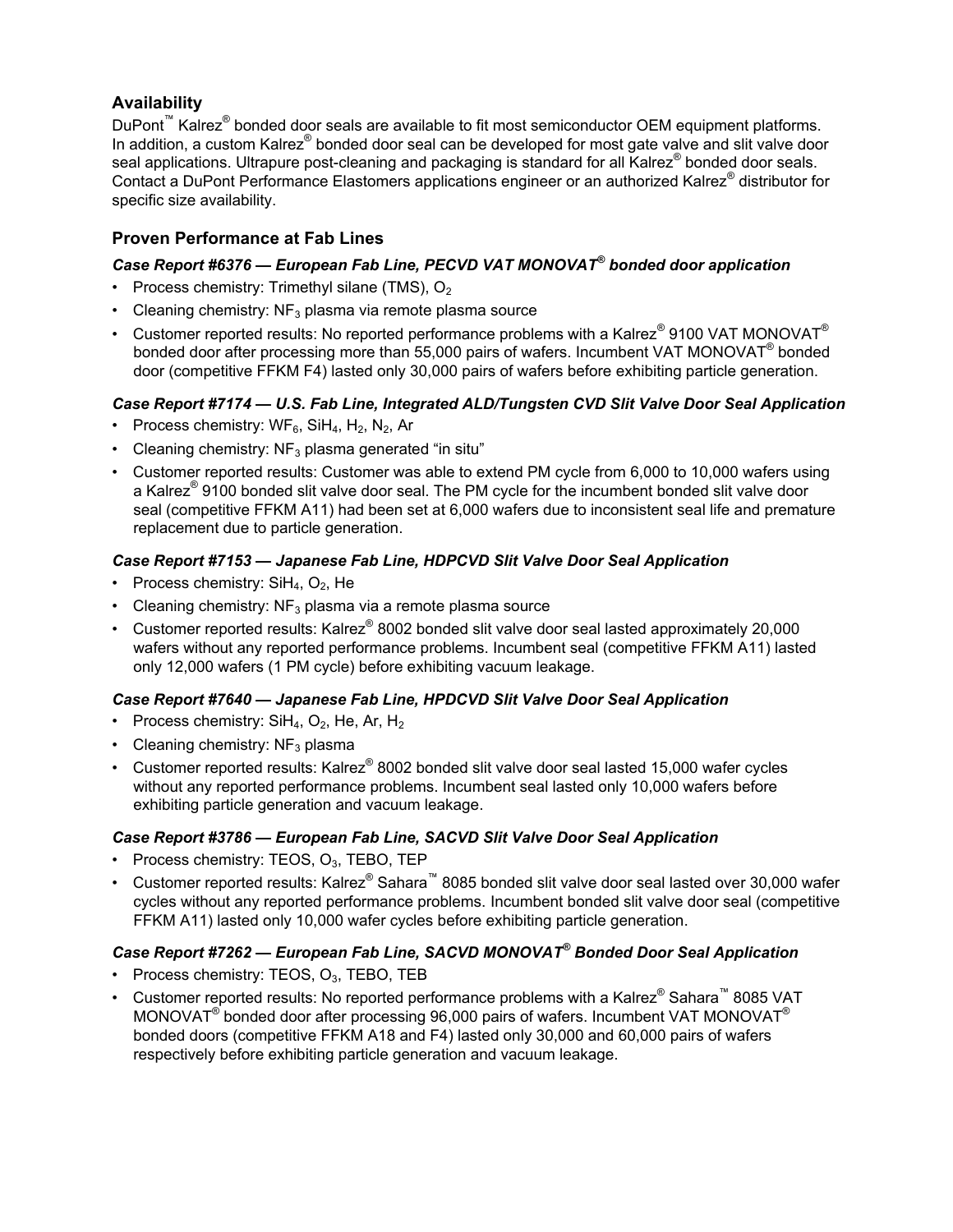#### *Case Report #5791 — Malaysian Fab Line, HDPCVD Slit Valve Door Seal Application*

- Process chemistry:  $SH_4$ ,  $O_2$
- Cleaning chemistry:  $NF<sub>3</sub>$  plasma
- Customer reported results: Kalrez® Sahara™ 8085 bonded slit valve door seal lasted 12,000 wafers without any reported performance problems. Incumbent bonded slit valve door seal (competitive FFKM A18) lasted only 6,000 wafers before exhibiting cracking.

### *Case Report #8729 — U.S. Fab Line, Tungsten CVD Slit Valve Door Seal Application*